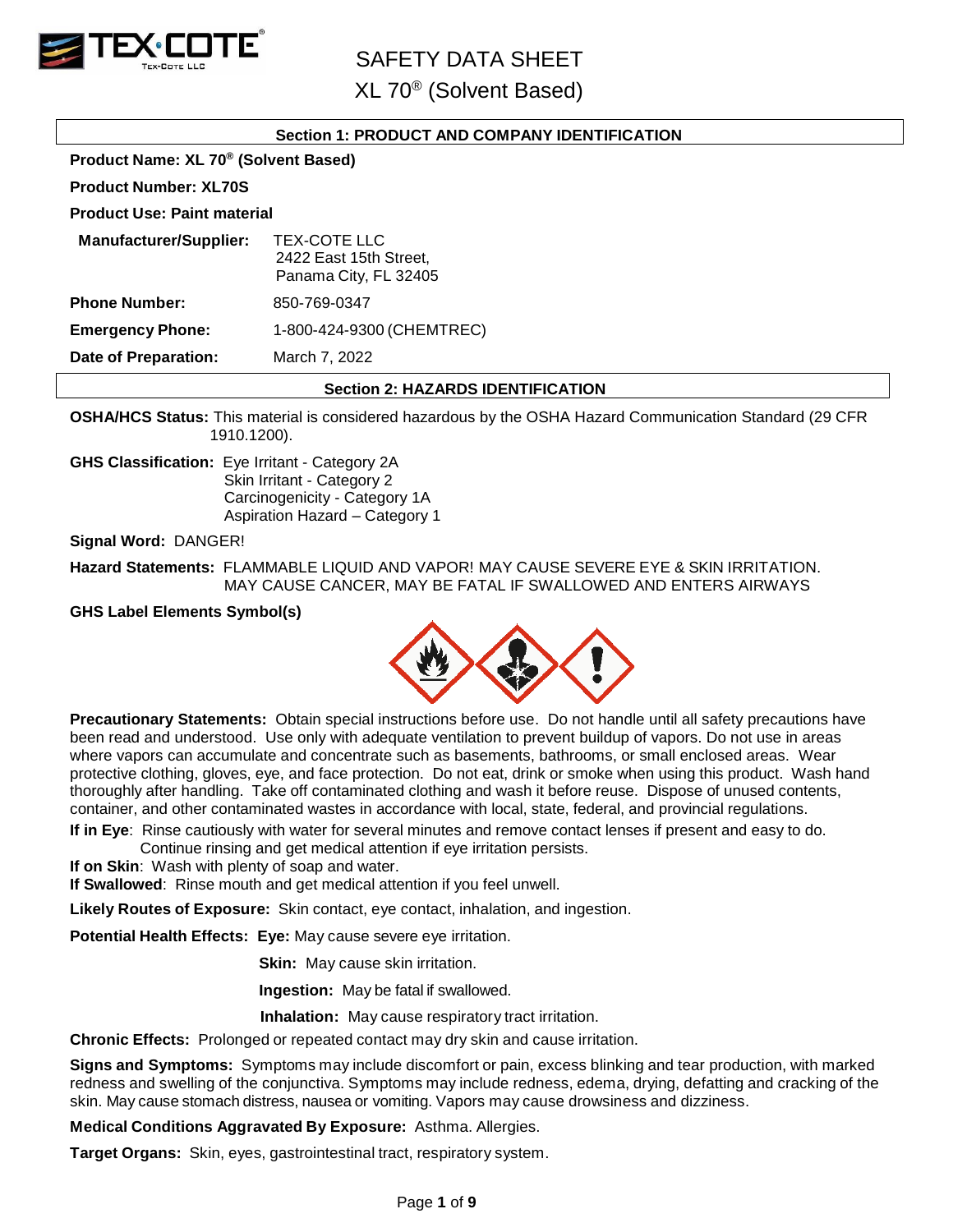

## XL 70® (Solvent Based)

**Potential Environmental Effects:** May cause long-term adverse effects in the aquatic environment. See Section 12 for more information.

#### **Hazards Not Otherwise Classified (HNOC):** None known

**Unknown Acute Toxicity:** 55% of the mixture consists of ingredient(s) of unknown toxicity.

#### **Section 3: HAZARDS INFORMATION ON INGREDIENTS**

#### **Substance/mixture:** Mixture

| Ingredient                                  | CAS#                | <b>Wt.</b> % |
|---------------------------------------------|---------------------|--------------|
| <b>Titanium Dioxide</b>                     | 13463-67-7          | $1 - 10$     |
| Trade Secret                                | <b>Trade Secret</b> | $10 - 20$    |
| <b>Mineral Spirits</b>                      | 8032-32-4           | $15 - 25$    |
| Perlite                                     | 93763-70-3          | $5 - 15$     |
| Crystalline Silica - Quartz                 | 14808-60-7          | $5 - 15$     |
| Kerosene                                    | 8008-20-6           | $1 - 5$      |
| Solvent Naphtha (Petroleum), Heavy Aromatic | 64742-94-5          | $1 - 5$      |

The exact percentage (concentration) of composition has been withheld as a trade secret. See section 8 for occupational exposure limit information

#### **Section 4: FIRST AID MEASURES**

**Eye Contact:** In case of contact, immediately flush eyes with plenty of water. Remove contact lenses, if worn. If irritation persists, get medical attention.

- **Skin Contact:** In case of contact, immediately flush skin with plenty of water. Call a physician if irritation develops and persists.
- **Inhalation:** If breathed in, move person into fresh air. If not breathing, give artificial respiration. If breathing is difficult, give oxygen. Get medical attention.
- **Ingestion:** DO NOT induce vomiting. If victim is conscious and alert, give 2 cupfuls of water. Never give anything by mouth to an unconscious person. Seek medical attention or call poison control immediately.
- **General Advice:** In case of accident or if you feel unwell, seek medical advice immediately. (Show the label or SDS where possible).

**Note to Physicians:** Symptoms may not appear immediately.

#### **Section 5: FIRE FIGHTING MEASURES**

**Flammability:** NFPA Class IIIA

**Flash Point:** 105°F (38.7°C) TTC

**Explosive Limits:** LEL: 0.6 % UEL: 7.0 %

**Auto-ignition Point:** 229°C (444°F)

**Special Fire Fighting Procedures:** Self-contained respiratory protection should be provided for fire fighters fighting fires in buildings or confined areas. Storage containers exposed to fire should be kept cool with water spray to prevent pressure build-up. Stay away from heads of containers that have been exposed to intense heat or flame.

**Unusual Fire and Explosion Hazards:** No data available.

**Hazardous Combustion Products:** Carbon monoxide, carbon dioxide

**Suitable Extinguishing Media:** Use carbon dioxide, dry powder, foam, or water spray / fog.

**Unsuitable Extinguishing Media:** None known.

**Explosion Data:**

**Sensitivity to Mechanical Impact:** None

**Sensitivity to Static Discharge:** Product may be sensitive to static discharge, which could result in fire or explosion.

**Protection of Firefighters:** Keep upwind of fire. Wear full fire fighting turn-out gear (full Bunker gear) and respiratory protection (SCBA).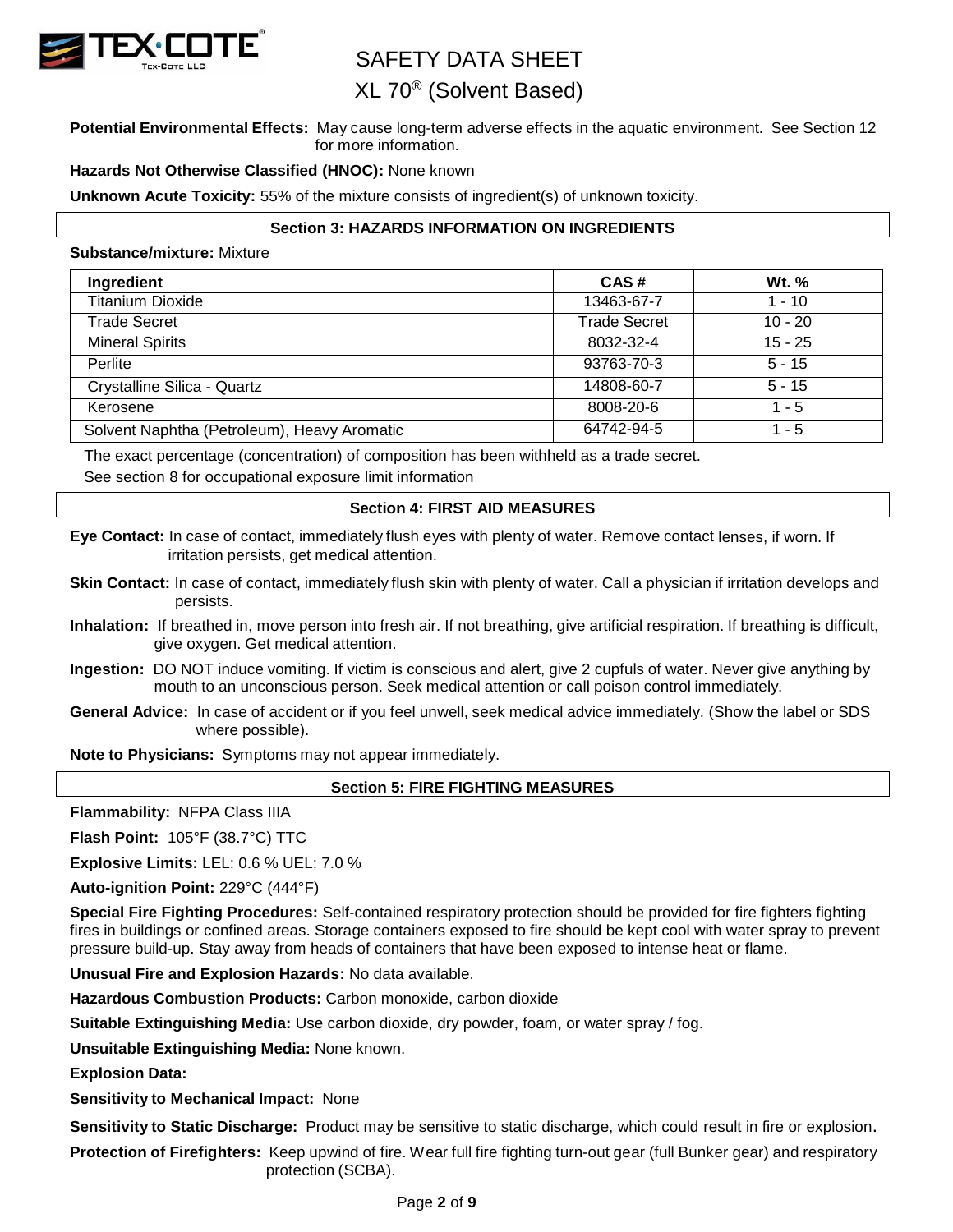

XL 70® (Solvent Based)

#### **Section 6: ACCIDENTAL RELEASE MEASURES**

**Personal Precautions:** Use personal protection recommended in Section 8. Isolate the hazard area and deny entry to unnecessary and unprotected personnel.

**Environmental Precautions:** Keep out of drains, sewers, ditches, and waterways. Minimize use of water to prevent environmental contamination.

**Methods for Containment:** Contain and/or absorb spill with inert material (e.g. sand, vermiculite), then place in a suitable container. Do not flush to sewer or allow entering waterways. Use appropriate Personal Protective Equipment (PPE).

**Steps To Be Taken In Case Material Is Released Or Spilled:** Isolate the immediate area. Prevent unauthorized entry. Eliminate all sources of ignition in area and downwind of the spill area. Stay upwind, out of low areas, and ventilate closed spaces before entering. All equipment used when handling this product must be grounded or nonsparking. Do not touch or walk through spilled material. Stop leak if you can do so without risk. Prevent entry into waterways, sewers, or confined areas. A vapor suppressing foam may be used to reduce vapors. Absorb or cover with dry earth, sand, or other non-combustible absorbent material.

#### **Other Information:** Not available.

#### **Section 7: HANDLING AND STORAGE**

**Handling:** Read carefully all cautions and directions on product label before use. Since empty container, retains residue, follow all label warnings even after container is empty. Dispose of empty container according to all regulations. Do not reuse this container. Do not use near any source of heat or open flame, furnace areas, pilot lights, stoves, etc. Ensure all equipment is electrically grounded before beginning transfer operations. Avoid prolonged skin contact. Avoid contact with skin and eyes. Do not swallow. Do not breathe gas/fumes/vapor/spray. Handle and open container with care. When using do not eat or drink. Wash hands before eating, drinking, or smoking.

**Storage:** Keep out of the reach of children. Keep container tightly closed. Store in a cool dry place. Do not store near any source of heat or open flame, furnace areas, pilot lights, stoves, etc. Keep from freezing.

#### **Section 8: EXPOSURE CONTROLS / PERSONAL PROTECTION**

#### **Exposure Guidelines**

#### **Respiratory Equipment (Specify Type)**

For use in areas with inadequate ventilation or fresh air, wear a properly maintained and properly fitted NIOS approved respirator for organic solvent vapors. For OSHA controlled work places and other regular users - Use only with adequate ventilation under engineered air control systems designed to prevent exceeding the appropriate TLV. A dust mask does not provide protection against vapors.

#### **Eye Protection**

Chemical splash goggles should be worn to prevent eye contact.

#### **Protective Gloves**

Wear gloves with as much resistance to the chemical ingredients as possible. Glove materials such as nitrile rubber may provide protection. Glove selection should be based on chemicals being used and conditions of use. Consult your glove supplier for additional information. Gloves contaminated with product should be discarded and not reused.

#### **Other Protective Clothing**

Various application methods can dictate use of additional protective safety equipment, such as impermeable aprons, etc., to minimize exposure. Before reuse, thoroughly clean any clothing or protective equipment that has been contaminated by prior use. Discard any clothing or other protective equipment that cannot be decontaminated, such as gloves or shoes.

#### **Ventilation**

Use process enclosures, local exhaust ventilation, or other engineering controls to control airborne levels below recommended exposure limits. Use only with adequate ventilation to prevent buildup of vapors. Do not use in areas where vapors can accumulate and concentrate, such as basements, bathrooms or small enclosed areas. Whenever possible, use outdoors in an open air area. **Do not use indoors.** In closed spaces, insure a cross ventilation of moving fresh air across and thru the work area. If strong odor is noticed or you experience slight dizziness, headache, nausea or eye- watering -- STOP -- ventilation is inadequate. Leave area immediately and move to fresh air. Wash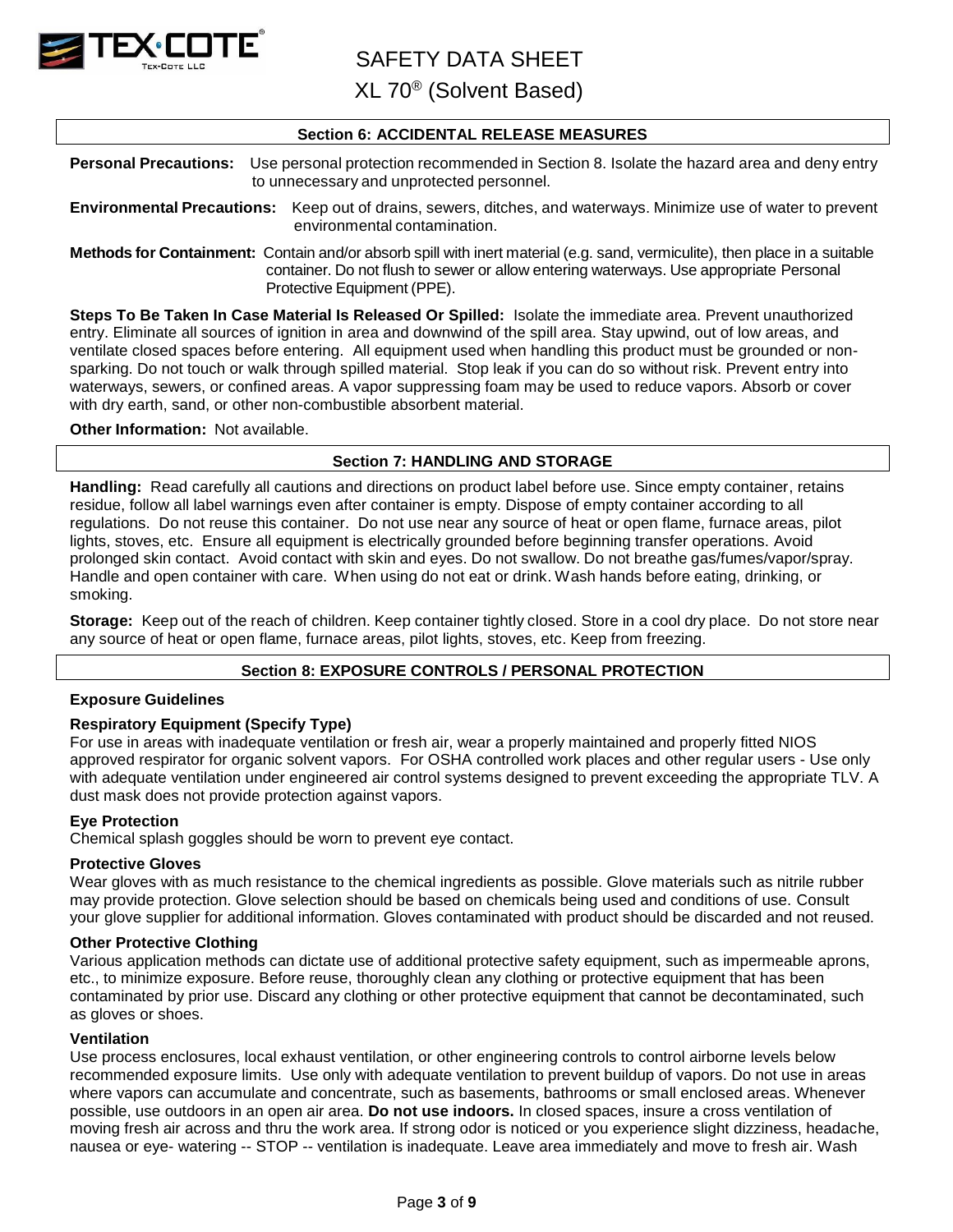

## XL 70® (Solvent Based)

hands thoroughly after use and before eating, drinking, or smoking. Do not eat, drink, or smoke in the work area. Facilities storing or handling this material should be equipped with an emergency eyewash and safety shower.

#### **Exposure Limits:**

| Ingredient                                     | <b>OSHA PEL, ACGIH-TLV</b>                                                                                           |
|------------------------------------------------|----------------------------------------------------------------------------------------------------------------------|
| <b>Mineral Spirits</b>                         | OSHA PEL:100 PPM, ACGIH TLV: 100 PPM, NIOSH: 350 mg/m3                                                               |
|                                                | TWA (related to Stoddard solvent) 1800 mg/m3 Ceiling (15 min) (related to                                            |
|                                                | Stoddard solvent)                                                                                                    |
| Perlite                                        | OSHA PEL: 10mg/m3, ACGIH TLV: 5mg/m3                                                                                 |
| Crystalline Silica Quartz                      | OSHA PEL: 5 mg/m3, ACGIH TLV: 5 mg/m3                                                                                |
| Titanium dioxide                               | OSHA PEL: 15mg/m3, ACGIH TLV: 10mg/m3                                                                                |
| Kerosene                                       | ACGIH 200 mg/m3                                                                                                      |
| Solvent Naphtha (Petroleum), heavy<br>Aromatic | OSHA PEL 400ppm (petroleum distillates, naphtha) OSHA STEL not listed, ACGIH<br>TLV not listed ACGIH STEL not listed |

**Engineering Controls:** Use ventilation adequate to keep exposures (airborne levels of dust, fume, vapor, etc.) below recommended exposure limits. Ventilation equipment must be explosion proof.

#### **Personal Protective Equipment:**

**Eye/Face Protection:** Chemical safety glasses, goggles, and face shields .

**Hand Protection:** Impermeable chemical handling gloves for skin protection

**Skin and Body Protection:** Wear suitable Impermeable protective clothing.

**Respiratory Protection:** When spraying this material use a NIOSH approved cartridge respirator or gas mask suitable to keep airborne mists and vapor concentrations below the time weighted threshold limit values. When using in poorly ventilated and confined spaces, use a fresh-air supplying respirator or a self-contained breathing apparatus.

**General Hygiene Considerations:** Handle according to established industrial hygiene and safety practices.

| <b>Section 9: PHYSICAL AND CHEMICAL PROPERTIES</b> |  |  |  |
|----------------------------------------------------|--|--|--|
| Milky liquid.                                      |  |  |  |
| Not available.                                     |  |  |  |
| Mild odor.                                         |  |  |  |
| Not available.                                     |  |  |  |
| Liquid.                                            |  |  |  |
| Not available.                                     |  |  |  |
| 100 - 130 KU                                       |  |  |  |
| Not available.                                     |  |  |  |
| $> 100 \text{ C}$ ( $> 212 \text{ F}$ )            |  |  |  |
| 105°F (38.7°C) TTC                                 |  |  |  |
| Not available.                                     |  |  |  |
| $0.7\%$ (V).                                       |  |  |  |
| 6.5 %(V).                                          |  |  |  |
| Not available.                                     |  |  |  |
| Lighter than air.                                  |  |  |  |
| 1.31                                               |  |  |  |
| Insoluble.                                         |  |  |  |
| Not available.                                     |  |  |  |
| 444°F (229°C)                                      |  |  |  |
|                                                    |  |  |  |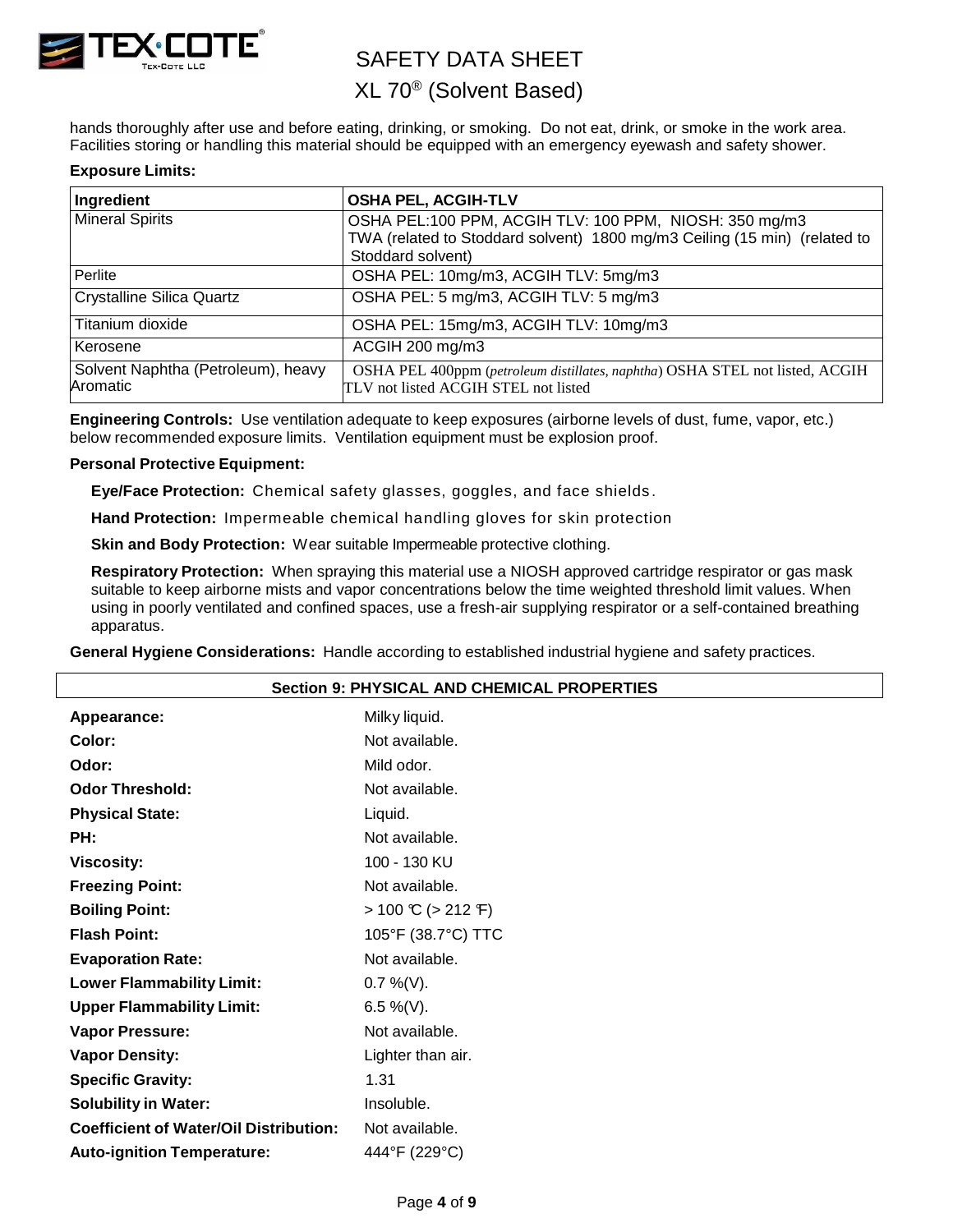

XL 70® (Solvent Based)

**Percent Volatile, wt. %:** 27-30%. **VOC content:** 328 grams/liter

#### **Section 10: STABILITY AND REACTIVITY**

**Stability:** Stable under normal storage conditions.

**Conditions to Avoid- Instability:** No data available.

**Incompatibility - Materials To Avoid:** Incompatible with oxidizing agents.

**Hazardous Decomposition Or Byproducts:** Thermal decomposition may produce carbon monoxide and carbon dioxide. **Possibility of Hazardous Reactions: Will occur [ ] Will not occur [ X ]** 

**Conditions To Avoid - Hazardous Reactions:** No data available.

#### **Section 11: TOXICOLOGY INFORMATION**

#### **EFFECTS OF ACUTE EXPOSURE**

#### **Component Analysis**

| Ingredient                                            | $LD_{50}$ (oral)   | $LD_{50}$ (Dermal)    | $LC_{50}$ (Inhalation) |
|-------------------------------------------------------|--------------------|-----------------------|------------------------|
| Titanium dioxide                                      | > 10000 mg/kg, rat | > 10000 mg/kg, rabbit | > 6.82 mg/L, Rat 4hr   |
| Crystalline Silica - Quartz                           | >22500 mg/kg, rat  | Not available         | Not available          |
| Perlite                                               | Not available      | Not available         | Not available          |
| <b>Mineral Spirits</b>                                | $>3000$ mg/kg, rat | Not available         | 5.5 mg/l Rabbit        |
| Kerosene                                              | >2000 mg/kg        | Not available         | $>5$ mg/l              |
| Solvent Naphtha (Petroleum),<br><b>Heavy Aromatic</b> | >5000 mg/kg        | Not available         | $>590$ mg/m3           |

**Eye:** May cause eye irritation. Symptoms may include discomfort or pain, excess blinking and tear production, with marked redness and swelling of the conjunctiva.

**Skin:** May cause skin irritation. Symptoms may include redness, edema, drying, defatting and cracking of the skin.

**Ingestion:** May be harmful if swallowed. May cause stomach distress, nausea or vomiting.

**Inhalation:** May cause respiratory tract irritation. Vapors maycause drowsiness and dizziness.

#### **EFFECTS OF CHRONIC EXPOSURE**

**SKIN CORROSION / IRRITATION**: Studies on laboratory animals have shown similar materials to cause skin irritation after repeated or prolonged contact. Repeated direct application to the skin can produce defatting dermatitis and kidney damage in laboratory animals. The significance of these animal study results to human health is unclear.

**SERIOUS EYE DAMAGE / IRRITATION**: Studies on laboratory animals have associated similar materials with eye and respiratory tract irritation.

**RESPIRATORY OR SKIN SENSITIZATION**: Skin sensitization was not evident in animal studies.

**ASPIRATION HAZARD**: This material presents an aspiration hazard.

**MUTAGENIC DATA**: No data.

**IMMUNOTOXICITY**: No data.

**NEUROTOXICITY**: Repeated exposure to elevated concentrations of hydrocarbon solvents can produce a variety of transient CNS effects (e.g., dizziness, headache, narcosis, etc.)

#### **DEVELOPMENTAL/REPRODUCTIVE**: No data.

**CARCINOGEN STATUS**: There is inadequate evidence for the carcinogenicity of petroleum solvents in humans. This product contains crystalline silica (quartz) as an impurity. Chronic exposure to crystalline silica dust at concentrations exceeding occupational exposure limits may cause silicosis. The NTP's Ninth Report on Carcinogens lists crystalline silica (respirable size) as a known human carcinogen. IARC concluded that there is sufficient evidence in humans for the carcinogenicity of inhaled (respirable) crystalline silica. TITANIUM DIOXIDE HAS BEEN CLASSIFIED BY THE IARC AS A GROUP 2B CARCINOGEN "POSSIBLY CARCINOGENIC TO HUMANS.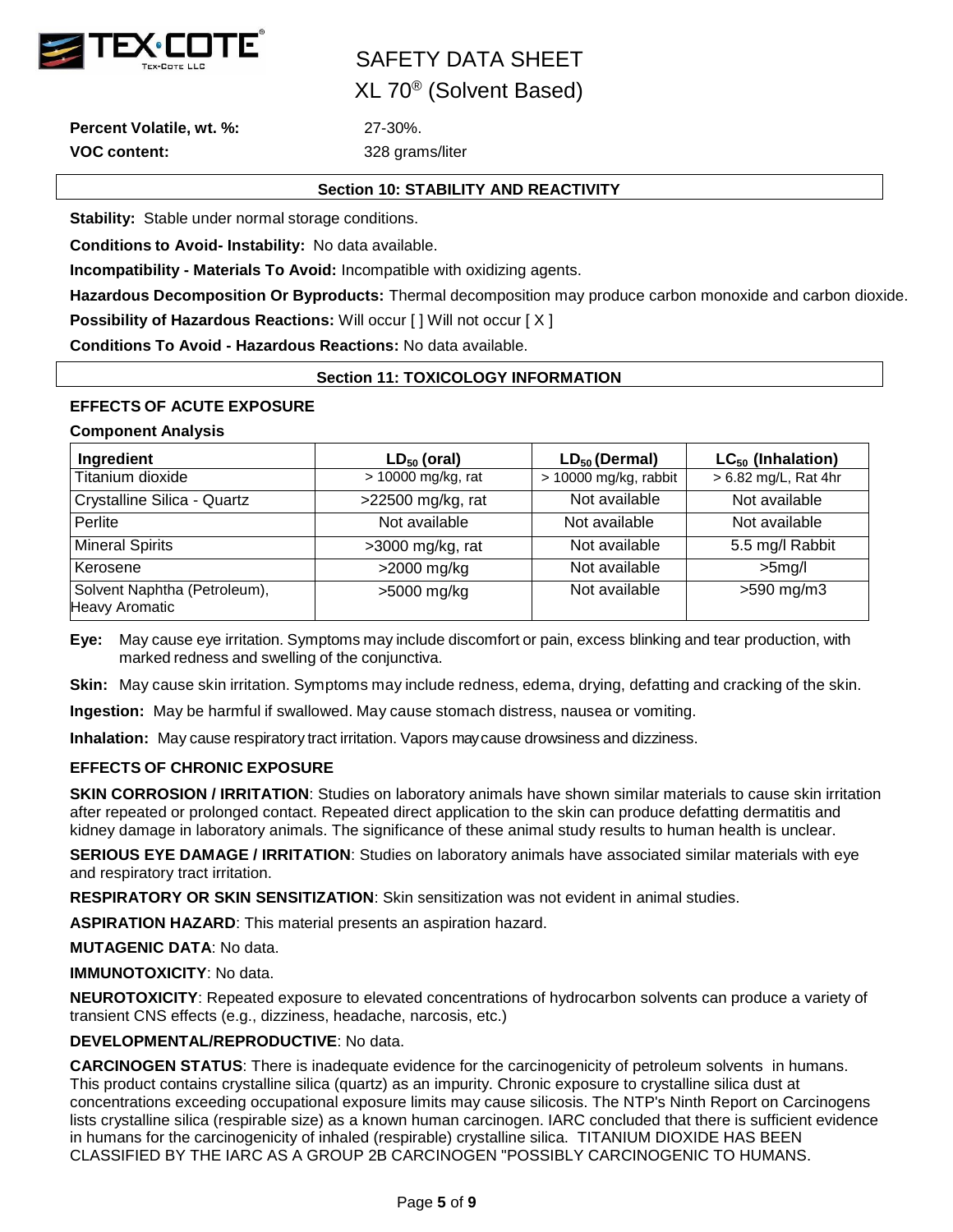

# SAFETY DATA SHEET XL 70® (Solvent Based)

**Target Organs:** Not available.

**Chronic Effects:** Hazardous by WHMIS criteria.

**Carcinogenicity:** Hazardous by WHMIS criteria.

| Ingredient                                  | Chemical Listed as Carcinogen or Potential Carcinogen* |
|---------------------------------------------|--------------------------------------------------------|
| Titanium dioxide                            | G-A4, I-2B                                             |
| Crystalline Silica - Quartz                 | G-A1, I-1, N-1                                         |
| Perlite                                     | I-3                                                    |
| <b>Mineral Spirits</b>                      | Not Applicable                                         |
| Kerosene                                    | Not Applicable                                         |
| Solvent Naphtha (Petroleum), Heavy Aromatic | Not Applicable                                         |

\* See Section 15 for more information.

**Mutagenicity:** Not hazardous by WHMIS criteria.

**Reproductive Effects:** Not hazardous by WHMIS criteria.

**Developmental Effects: Teratogenicity:** Not hazardous by WHMIS criteria.

**Embryotoxicity:** Not hazardous by WHMIS criteria.

**Respiratory Sensitization:** Not hazardous by WHMIS criteria.

**Skin Sensitization:** Not hazardous by WHMIS criteria.

**Toxicologically Synergistic Materials:** Not available.

#### **Section 12: ECOLOGICAL INFORMATION**

**Ecotoxicity:** May cause long-term adverse effects in the aquatic environment.

**Persistence / Degradability:** Not available.

**Bioaccumulation / Accumulation:** Not available.

**Mobility in Environment:** Not available.

#### **Section 13: DISPOSAL CONSIDERATIONS**

#### **Disposal Instructions:**

This material must be disposed of in accordance with all local, state, provincial, and federal regulations. Do not empty into drains.

#### **STEPS TO BE TAKEN IN CASE MATERIAL IS RELEASED OR SPILLED**

Eliminate ignition sources, provide good ventilation, dike spill area and add absorbent earth or sawdust to spilled liquid. Thoroughly wet w/ water and mix.

#### **WASTE DISPOSAL METHOD**

Collect absorbent/water/spilled liquid mixture into metal containers and add enough water to cover. Consult local, state & federal hazardous waste regulation before disposing into approved hazardous waste landfills. Obey relevant laws.

#### **PRECAUTIONS TO BE TAKEN IN HANDLING AND STORING**

Use non-sparking utensils when handling this material. Avoid hot metal surface. Use in cool, well-ventilated areas. Keep containers closed when not in use. Keep away from excessive heat and open flames.

#### **OTHER PRECAUTIONS**

Smoking in area where this material is used should be strictly prohibited. Tools used with this material should be made from aluminum, brass or copper. Plastic utensils should not be used.

#### **Section 14: TRANSPORTATION INFORMATION**

**Shipping Information:**

#### **US DOT INFORMATION**: 49 CFR 172.101

Proper Shipping Name.............. ....: Paint Related Material, Not Regulated

"The above transport information is for non-bulk packaging only (≤ 119 gallons).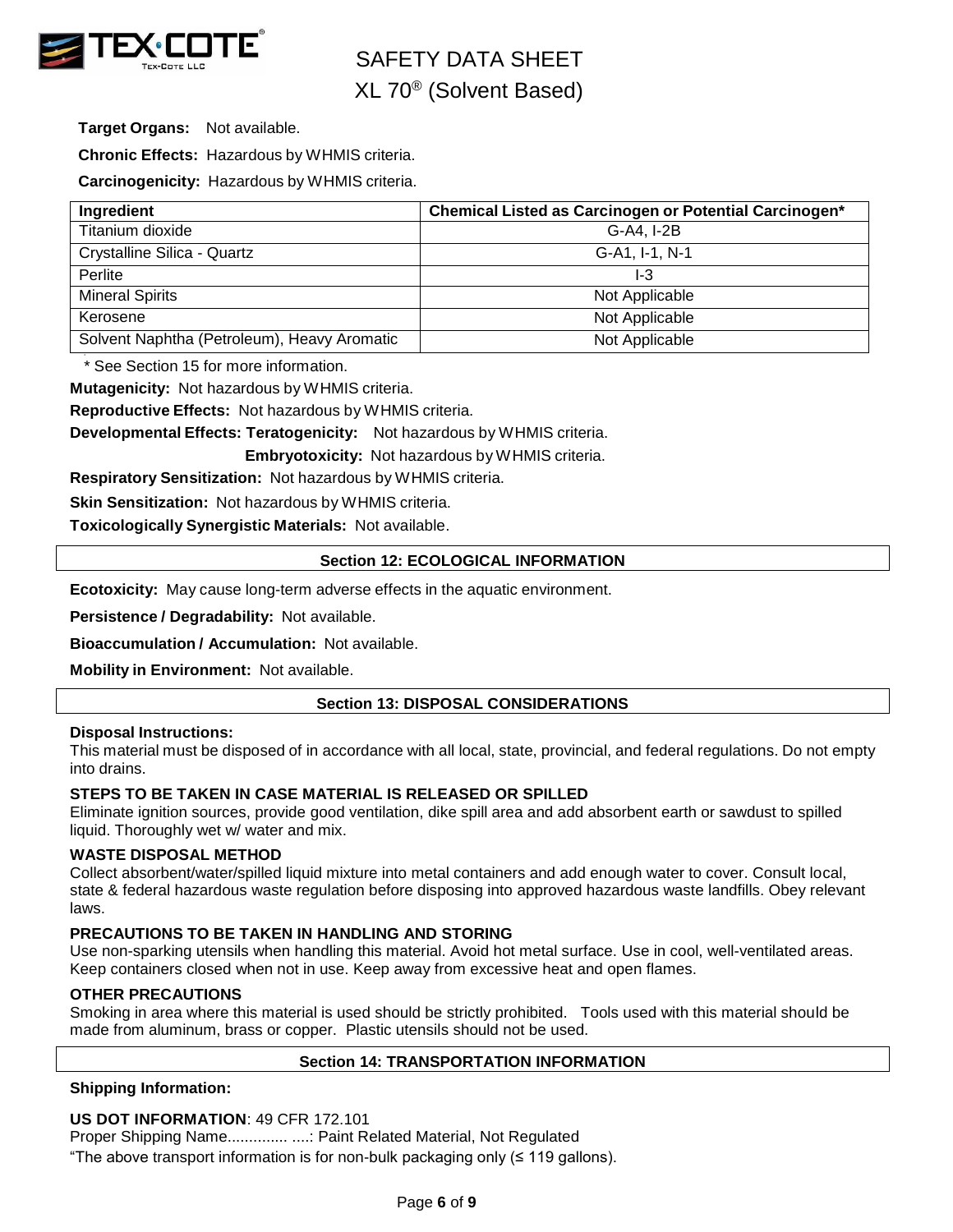

### XL 70® (Solvent Based)

#### **TDG Classification:**

Proper Shipping Name..................... ....: Paint Related Material, Not Regulated

#### **Section 15: REGULATORY INFORMATION**

#### **(Not meant to be all inclusive-selected regulations represented)**

#### **US Regulations:**

**Status Of Substances Lists:** The Concentrations Shown In Section II Are Maximum Ceiling Levels (Weight %) to be used for calculations for regulations. A reportable quantity is a quantity of a hazardous substance that trigger reporting requirements under the Comprehensive Environmental Response Compensation And Liability Act (CERCLA). If a spill of a substance exceeds it's reportable quantity (RQ) in CFR 302.3,Table 40 302.4 Appendix A & 302.4 Appendix B, the release must be reported to The National Response Center At (800) 424-8802, The State Emergency Response Commission (SERC), And community emergency coordinators likely to be affected.

#### **Components present that could require reporting under the statute are:** NONE KNOWN

Superfund Amendments And Reauthorization Act Of 1986 (SARA) Title III Requires emergency planning based on the Threshold Quantities(TPQ'S) and release reporting based on Reportable Quantities (RQ'S) In 40 CFR 355 Appendix A&B Extremely Hazardous Substances. The emergency planning and release requirements of 40 CFR 355 apply to any facility at which there is present any amount of any extremely hazardous substance(EHS) equal to or in excess of it's Threshold Planning Quantity(TPQ).

#### **Components present that could require reporting under the statute are:** NONE KNOWN

EPCRA 40 CFR 372(Section 313) Requires EPA and the States to annually collect data on releases of certain toxic materials from industrial facilities, and make the data available to the public in the Toxics Release Inventory(TRI). This information must be included in all SDS'S that are copied and distributed or compiled for this material. Reporting Threshold: Standard: A facility must report if it manufactures (including imports) or processes 25,000 pounds or more or otherwise uses 10,000 pounds or more of a listed toxic chemical during the calendar year.

#### **Components present that could require reporting under the statute are: See Section III**

The components of this product are listed or excluded from listing on the US Toxic Substance Control Act (TSCA) chemical substance inventory. Mixtures shall be assumed to present the same health hazards as do the components which comprise one percent (by weight or volume) or greater of the mixture, except that the mixture shall be assumed to present a carcinogenic hazard if it has a component in concentrations of 0.1 percent or greater. The remaining percentage of unspecified ingredients, if any, are not contained in above DeMinimis concentrations and/or are believed to be non-hazardous under the OSHA Hazard Communication Standard (29 CFR 1910.1200), and may consist of pigments, fillers, defoamers, wetting agents, resins, dryers,anti-bacterial agents, water and/or solvents in varying concentrations.

#### **International Regulations:**

#### **Canadian WHMIS:**

CLASS B - FLAMMABLE AND COMBUSTIBLE MATERIALS Division 3 - Combustible Liquid WHMIS classification of Division 3 of class B

#### **Canadian Environmental Protection Act (CEPA):**

NONE KNOWN

All of the components of this product are exempt or listed on the DSL. See section 2 for composition /information on ingredients.

#### **Global Inventories**

| Ingredient                  | <b>DSL/NDSL</b> |
|-----------------------------|-----------------|
| Titanium dioxide            | DSL             |
| Perlite                     | DSL             |
| Crystalline Silica - Quartz | DSL             |

**EINECS:** NO INFORMATION ON INVENTORY.

#### **State Regulations:**

**California:** California Proposition 65: The following Statement is made in order to comply with The California Safe Drinking Water and Toxic Enforcement Act of 1986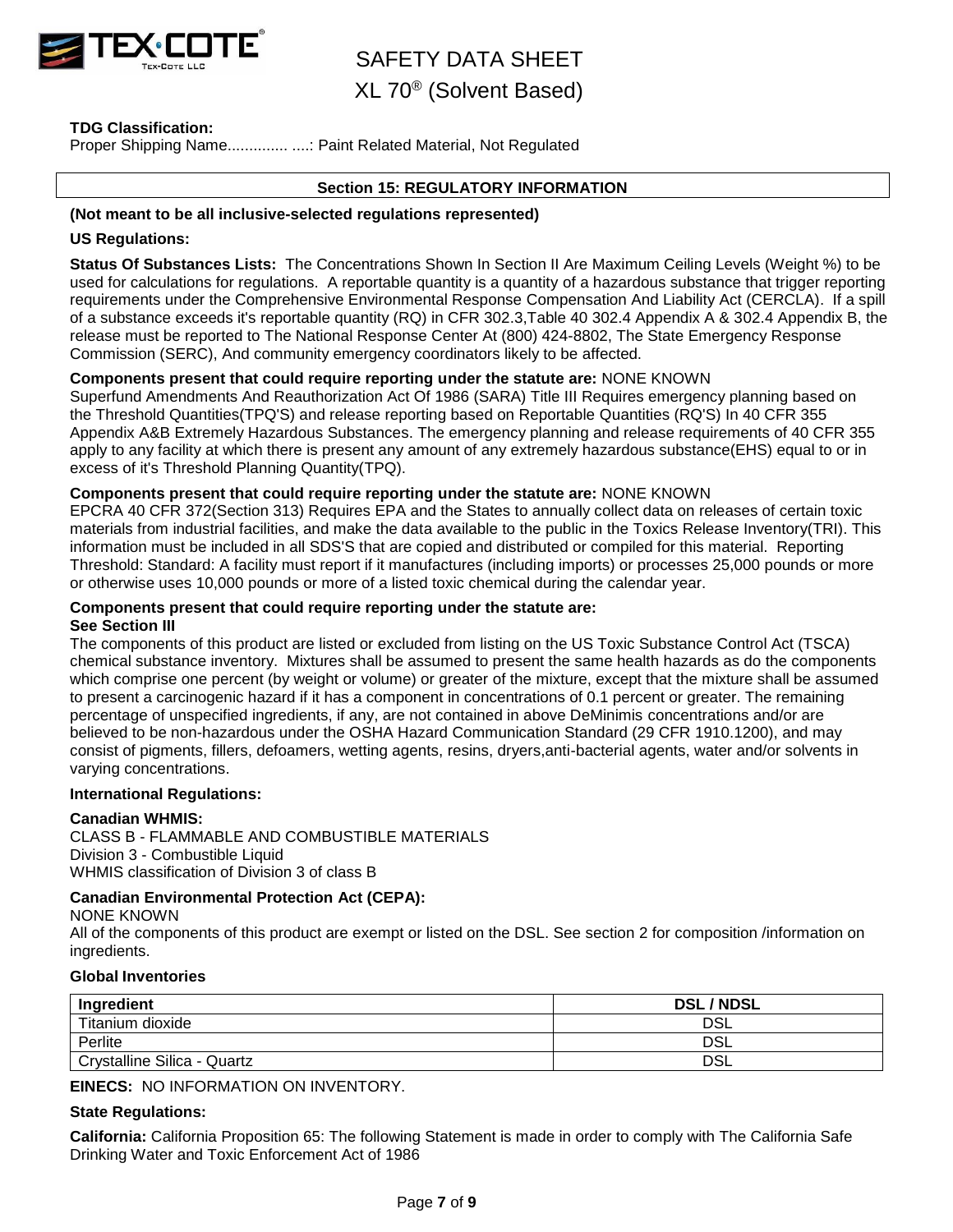

XL 70® (Solvent Based)

"WARNING: This product contains the chemical(s) appearing below known to the State of California to:

#### **A: Cause Cancer:**

PRESENT AT GREATER THAN OR EQUAL TO 0.1% SEE SECTION II \*If tinted contains Carbon Black: CAS#1333-86-4 and may also contains amounts of Crystalline Silica: CAS#14808-60-7

#### **B: Cause Birth Defects or other Reproductive Harm :**

PRESENT AT GREATER THAN OR EQUAL TO 0.1% SEE SECTION II In addition to the above named chemical(s)(if any),this product may contain trace amounts of chemicals, known to the State of California, to cause Cancer or Birth Defects and other Reproductive Harm

### **US EPA SARA Title III**

| US EPA SARA Title III         |                                                                   |                                                                                                                                                                                       |                                                |                |
|-------------------------------|-------------------------------------------------------------------|---------------------------------------------------------------------------------------------------------------------------------------------------------------------------------------|------------------------------------------------|----------------|
|                               |                                                                   | Hazardous Components (Chemical Name): Hydrotreated light distillate (petroleum) CAS # No 64742-47-8                                                                                   |                                                |                |
|                               |                                                                   |                                                                                                                                                                                       | Sec.302 (EHS) Sec.304 RQ Sec.313 (TRI) Sec.110 |                |
|                               |                                                                   | No.                                                                                                                                                                                   | No.                                            | No.            |
| US EPA CAA, CWA, TSCA         |                                                                   |                                                                                                                                                                                       |                                                |                |
|                               |                                                                   | Hazardous Components (Chemical Name): Hydrotreated light distillate (petroleum) CAS # 64742-47-8                                                                                      |                                                |                |
|                               | <b>EPA CAA</b>                                                    | <b>EPA CWA NPDES</b>                                                                                                                                                                  | <b>EPA TSCA CA</b>                             | <b>PROP 65</b> |
|                               | HAP, ODC ()                                                       | No.                                                                                                                                                                                   | Inventory                                      | No.            |
| <b>EPA Hazard Categories:</b> | Acute (immediate) Health Hazard & Chronic (delayed) Health Hazard | This material meets the EPA 'Hazard Categories' defined for SARA Title III Sections 311/312 as indicated:<br>No Fire Hazard, No Sudden Release of Pressure Hazard, No Reactive Hazard |                                                |                |
|                               | HMIS - Hazardous Materials Identification System                  |                                                                                                                                                                                       |                                                |                |
| Health - $1*$                 | Flammability - 3                                                  | <b>Physical Hazard - 0</b>                                                                                                                                                            | $PPE - J$                                      |                |
|                               | <b>NFPA - National Fire Protection Association:</b>               |                                                                                                                                                                                       |                                                |                |

**Health -** 1 **Fire - 3 Reactivity -** 0

**Hazard Rating:**  $0 = \text{minimal}$ **,**  $1 = \text{slight}$ **,**  $2 = \text{moderate}$ **,**  $3 = \text{severe}$ **,**  $4 = \text{extreme}$ 

#### **WHMIS Classification(s):**

Class D2A - Carcinogenicity Class D2A - Chronic Toxic Effects Class B2 – Flammable and Combustible material Class D2B – Toxic Material

**WHMIS Hazard Symbols:**



#### **SOURCE AGENCY CARCINOGEN CLASSIFICATIONS:**

**ACGIH (G)** American Conference of Governmental Industrial Hygienists.

A1 - Confirmed human carcinogen.

A2 - Suspected human carcinogen.

A3 - Animal carcinogen.

A4 - Not classifiable as a human carcinogen.

A5 - Not suspected as a human carcinogen.

**IARC (I)** International Agency for Research on Cancer.

1 - The agent (mixture) is carcinogenic to humans.

2A - The agent (mixture) is probably carcinogenic to humans; there is limited evidence of carcinogenicity in humans and sufficient evidence of carcinogenicity in experimental animals.

2B - The agent (mixture) is possibly carcinogenic to humans; there is limited evidence of carcinogenicity in humans in the absence of sufficient evidence of carcinogenicity in experimental animals.

3 - The agent (mixture, exposure circumstance) is not classifiable as to its carcinogenicity to humans.

4 - The agent (mixture, exposure circumstance) is probably not carcinogenic to humans.

**NTP (N)** National Toxicology Program.

1 - Known to be carcinogens.

2 - Reasonably anticipated to be carcinogens.